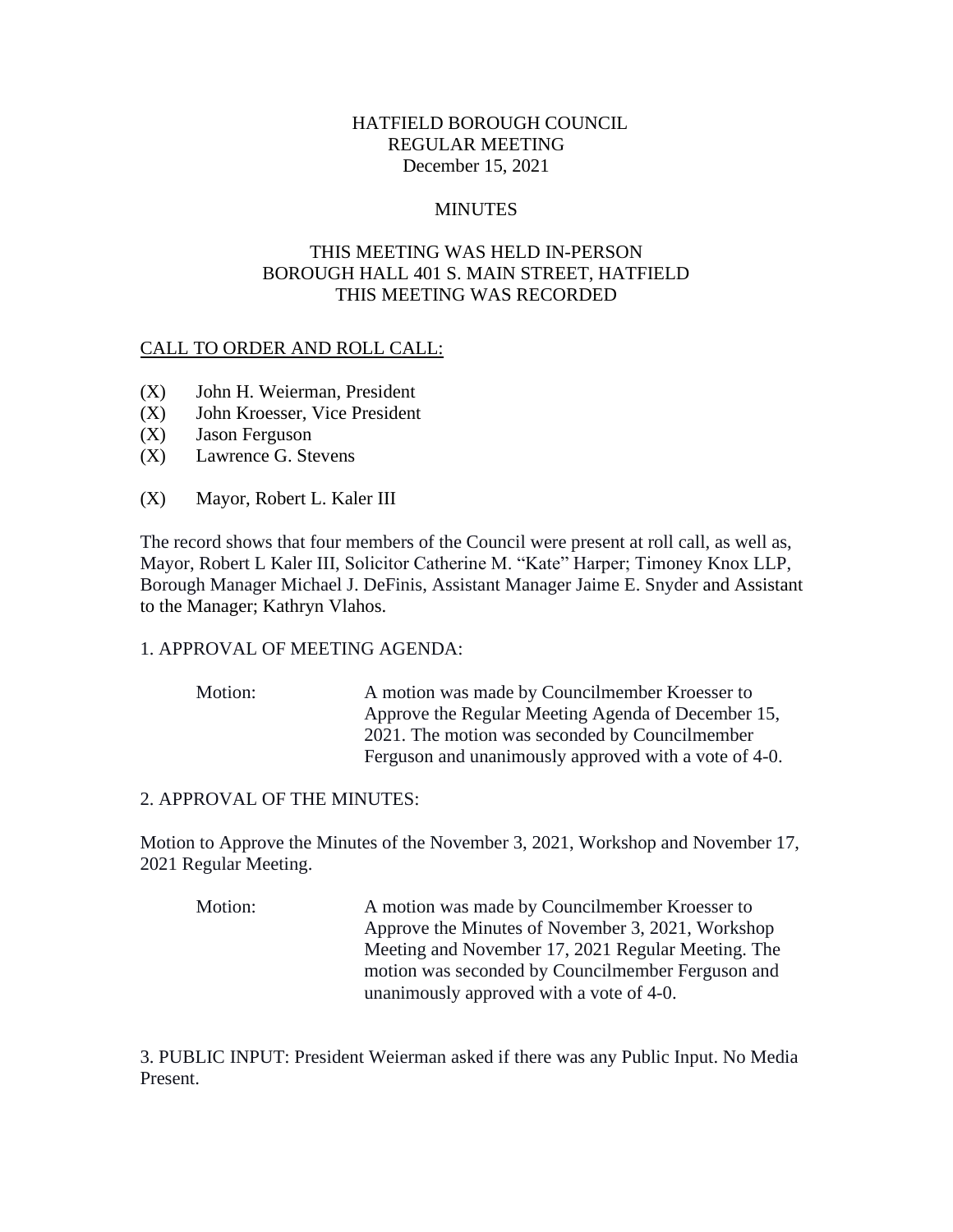Owen Wilcox, 32 School Lane, addressed The Council and started out thanking the current Council and Manager for their service. Mr. Wilcox complemented and thanked President Weierman for always being courteous and responsive. President Weierman thanksed Mr. Wilcox for his comments and thanked him for attending the meetings.

Mr. Wilcox had a few questions that he wanted to ask The Council he asked what accounting software the Borough uses. He asked what procurement code guidelines the Borough uses. Solicitor Harper responded that there is a code that applies to local governments for procurement code. Assistant Manager added that anything over \$11,500 would need three quotes and anything over \$21,000 has to go out for public bid. Under TD bank bill list, it does not always say the vendor, there is approximately \$3,000 for a Christmas Party and he is was not sure if that was a staff event or community event. Mr. Wilcox stated that if it was a staff party, he does not feel that was good use for the resident's tax dollars and he asked they could be more mindful when it comes to spending. President Weierman replied that the annual holiday party is a list of over 60 people which are vendors, customers, borough businesses, anyone who has served in the community etc.

4. ANNOUNCEMENTS: Manager DeFinis made the following announcements:

- Borough Council, Mayor & Tax Collector Recognition December  $17<sup>th</sup>$
- Planning Commission is Scheduled to Meet December 20, 2021 @ 7:00PM in Council Chambers (January Meeting)
- Borough Office Closed from Noon until 1:30PM December 21<sup>st</sup> for Staff Holiday Luncheon
- Borough Office Closed December  $23<sup>rd</sup>$  &  $24<sup>th</sup>$  in Observance of the Christmas Holiday
- Borough Office Closed December  $30^{th}$  &  $31^{st}$  in Observance of the New Year Holiday
- Next Council Meetings Reorganization/Workshop January 3, 2022 @ 6:00PM and January 19<sup>th</sup> Regular Meeting @ 7:30PM in Council Chambers

5. 4. Public Hearing Regarding Ordinance No. 542 Fixing the 2022 Real Estate Tax Rate for the Year of 2022

# Ordinance 542 PROCEEDINGS

PRESIDENT JOHN WEIERMAN: We will now have a Public Hearing for Ordinance No. 542 for the Real Estate Tax Rate for 2022. This hearing was duly advertised.

SOLICITOR HARPER: Would like to mark this Exhibit B1 the notice that appeared in the newspaper. Exhibit B2 would be the Ordinance itself fixing the tax rate for general purposes for 3 mills and fire protection to .25 mills making the total tax rate for Borough purposes 3.25 mills. I will hand them to Assistant Manager Snyder to be attached to the minutes.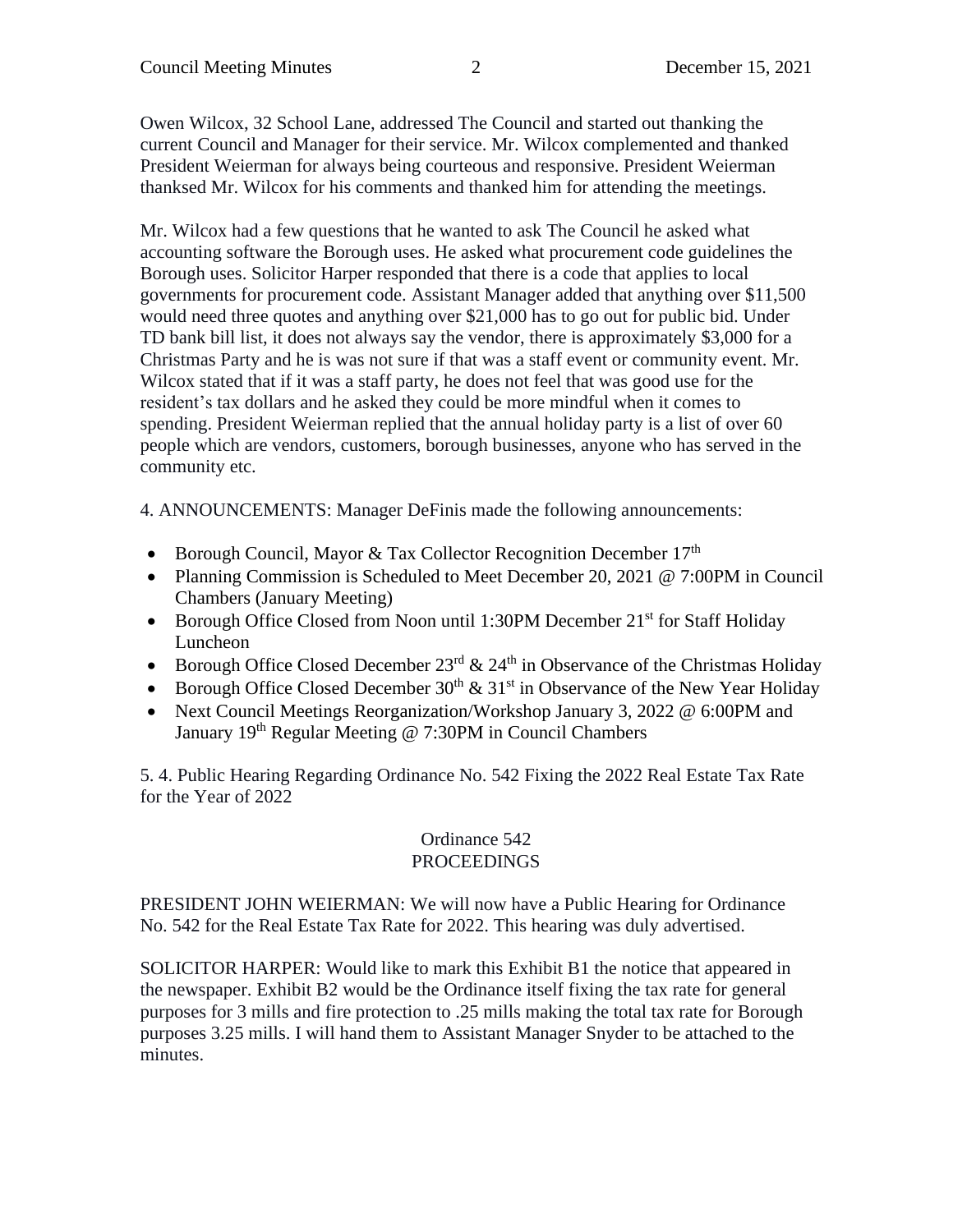PRESIDENT WEIERMAN: We are going to officially open the hearing with the 1 mill increase and the average real estate assessment it will represent an increase of approximately \$12 a month or \$144 annually. At this time, we will open up for any questions from Borough Council. Hearing none would like to open up for public comment or questions at this time.

PRESIDENT WEIERMAN: If there are no questions on this Ordinance, I would like to call the hearing to a close.

This Public hearing is closed. (At 7:46 the hearing was closed)

6. Final 2022 Budget Presentation

President Weierman went over the budget and outlined any minor changes that were made. President Weierman stated that the budget is on for consideration this evening. Solicitor Harper noted for the minutes that the budget was advertised prior to ten days before the meeting as required.

### 7. NEW BUSINESS/ DISCUSSION ITEMS:

A. Resolution 2021-36 Appropriating Specific Funds for 2022

President Wierman explained that this is on for action tonight.

B. Resolution 2021-37 Authorizing 2022 Employee Compensation

President Wierman explained that this is on for action tonight.

- C. Resolution 2021-38 Recognizing John H. Weierman Years of Service
- President Wierman explained that this Resolution is on for action tonight recognizing the years of service.
- D. Resolution 2021-39 Recognizing Robert L. Kaler, III Years of Service
- President Wierman explained that this Resolution is on for action tonight recognizing the years of service.
- E. Resolution 2021-40 Recognizing John Kroesser Years of Service
- President Wierman explained that this Resolution is on for action tonight recognizing the years of service.
- F. Resolution 2021-41 Recognizing Nancy DeFinis Years of Service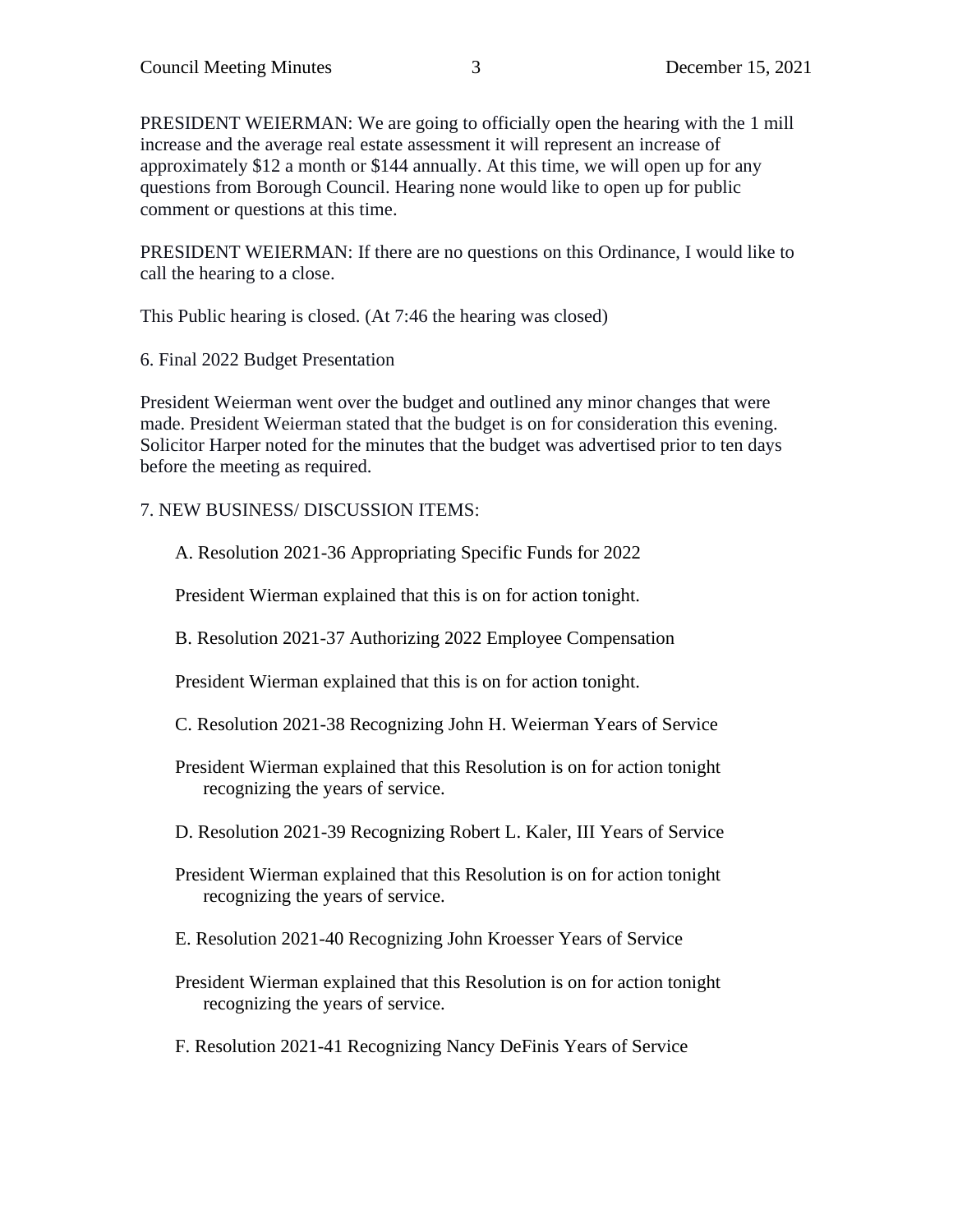President Wierman explained that this Resolution is on for action tonight recognizing the years of service.

G. Resolution 2021-42 Recognizing Salvatore DiLisio Jr. Years of Service

President Wierman explained that this Resolution is on for action tonight recognizing the years of service.

H. Resolution 2021-43 Recognizing Michael J. DeFinis Years of Service

President Wierman explained that this Resolution is on for action tonight recognizing the years of service.

I. Resolution 2021-44 Appointing Jaime E. Snyder, Interim Borough Manager

President Weierman stated that Jaime E. Snyder came to the Borough in 2012 and has been Assistant Borough Manager since 2014. With the retirement of Manager DeFinis, there needs to be an Interim Borough Manager and this is on for action tonight.

J. Resolution 2021-45 Police Protection Agreement

President Weierman stated that the Police Protection Agreement expires at the end of the year and if adopted tonight there will be a five-year agreement.

K. Resolution 2021-46 Citizen of the Year 2021

President Wierman explained that this Resolution is on for action tonight recognizing citizen of the year.

L. Lincoln Avenue Bridge Replacement Payment Application No. 5 in the Amount of \$162,638.09

President Wierman explained that this Payment Application is on for action tonight.

M. Resolution 2021-47 Transfer of Funds for the E. Lincoln Avenue Bridge Project

- President Wierman explained that this Resolution is on for action tonight for the transfer of funds for the project.
- N. Borough Council Vacancy
- President Weierman stated that they have received two applications for the vacancy which could possibly be on for action tonight.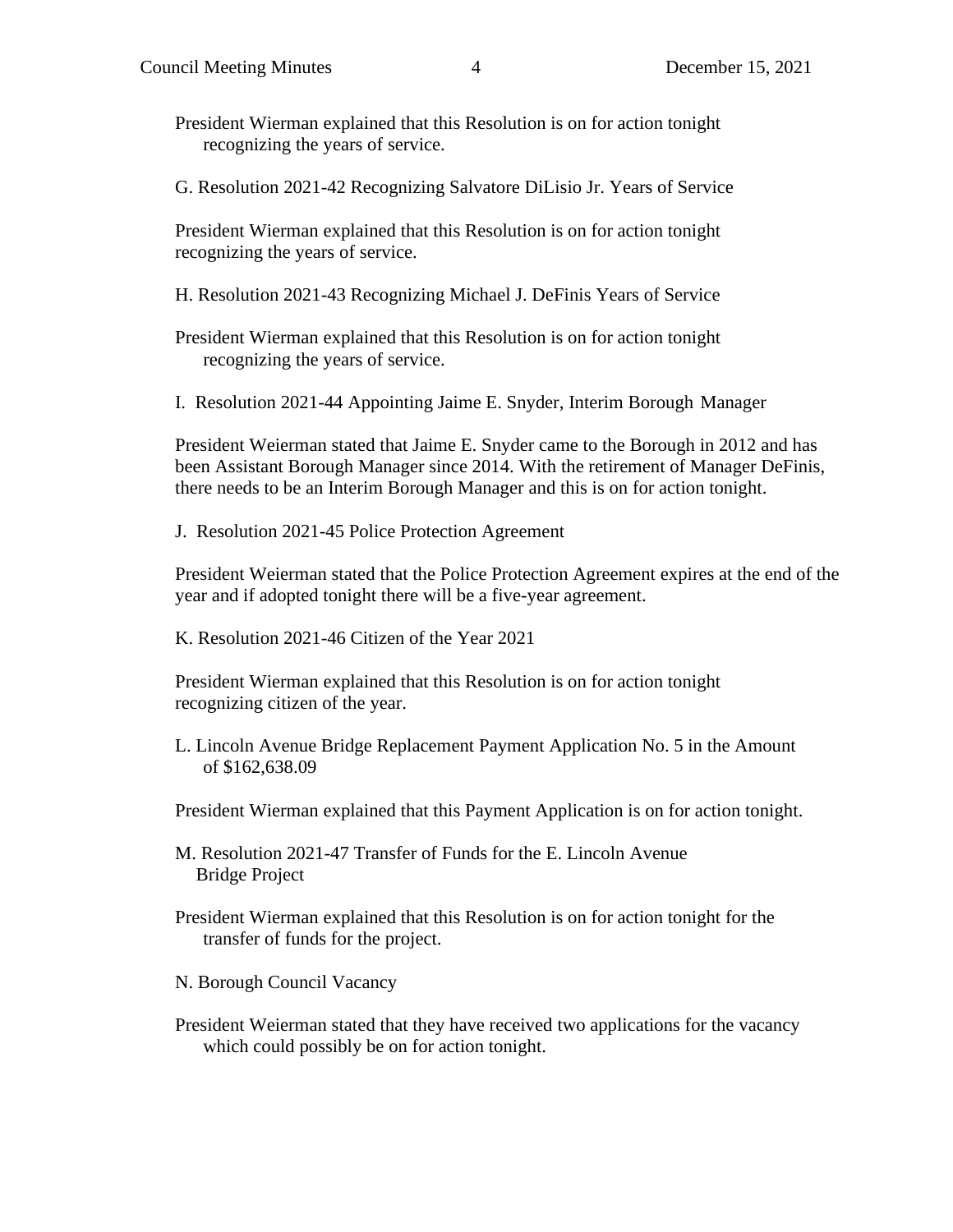O. Planning Commission Terms

There are some expiring Planning Commission terms and they are on for action tonight.

P. Zoning Hearing Board Terms

There are some expiring Zoning Hearing Board terms and they are on for action tonight.

Q. Street Light Update

President Weierman explained that there is a scheduled of all of the lights in the Borough and the type of light they are.

8. OLD BUSINESS:

A. Updated Animal Ordinance

After Council reviewed and disused the draft Feral Cat Ordinance and it was decided that another draft needs to be completed and will look for approval in 2022.

9. ACTION ITEMS:

A. Motion to Consider Ordinance No. 542 Authorizing a Change to the 2022 Real Estate Tax Rate

Motion: A motion was made by Councilmember Kroesser to Approve Ordinance No. 542 Authorizing a Change to the 2022 Real Estate Tax Rate. The motion was seconded by Councilmember Stevens.

President Weierman asked if there were any comments or questions. There were no comments or questions.

The motion was approved unanimously with a vote of 4-0.

- B. Motion to Consider Resolution 2021-36 Appropriating Specific Funds for 2022.
- Motion: A motion was made by Councilmember Kroesser to Approve Resolution 2021-36 Appropriating Specific Funds for 2022. The motion was seconded by Councilmember Ferguson.

President Weierman asked if there were any comments or questions. There were no comments or questions.

The motion was approved unanimously with a vote of 4-0.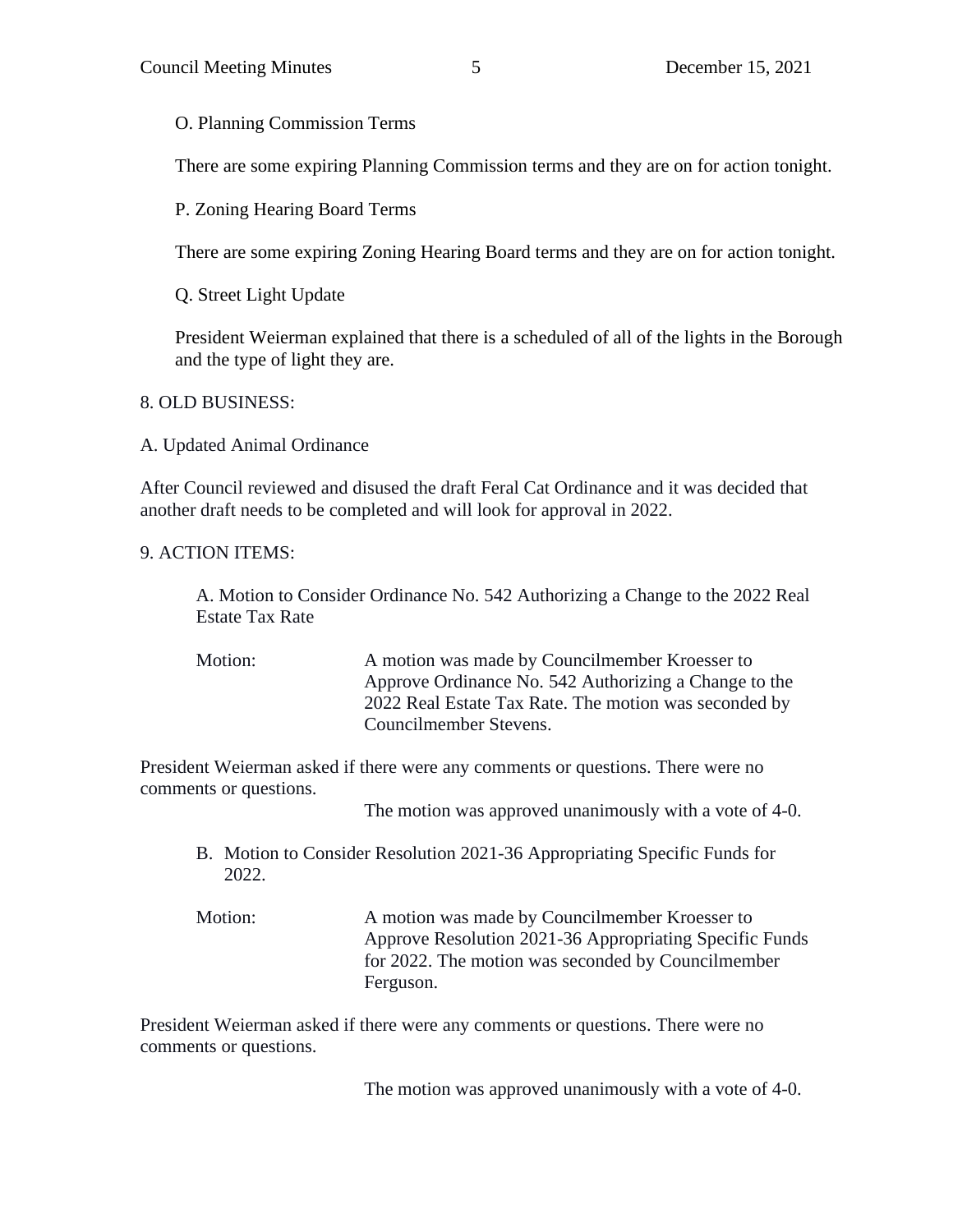C. Motion to Consider Resolution 2021-37 Authorizing 2022 Employee Compensation.

Motion: A motion was made by Councilmember Kroesser to Approve Resolution 2021-37 Authorizing 2022 Employee Compensation. The motion was seconded by Councilmember Ferguson.

President Weierman asked if there were any comments or questions. There were no comments or questions.

The motion was approved unanimously with a vote of 4-0.

D. Motion to Consider Resolution 2021-38 Recognizing John H. Weierman Years of Service.

Motion: A motion was made by Councilmember Stevens to Approve Resolution 2021-38 Recognizing John H. Weierman Years of Service. The motion was seconded by Councilmember Ferguson.

President Weierman asked if there were any comments or questions. There were no comments or questions.

The motion was approved unanimously with a vote of 4-0.

- E. Motion to Consider Resolution 2021-39 Recognizing Robert Kaler, III Years of Service
- Motion: A motion was made by Councilmember Stevens to Approve Resolution 2021-39 Recognizing Robert Kaler, III Years of Service. The motion was seconded by Councilmember Ferguson.

President Weierman asked if there were any comments or questions. There were no comments or questions.

The motion was approved unanimously with a vote of 4-0.

- F. Motion to Consider Resolution 2021-40 Recognizing John Kroesser Years of Service
- Motion: A motion was made by Councilmember Stevens to Approve Resolution 2021-40 Recognizing John Kroesser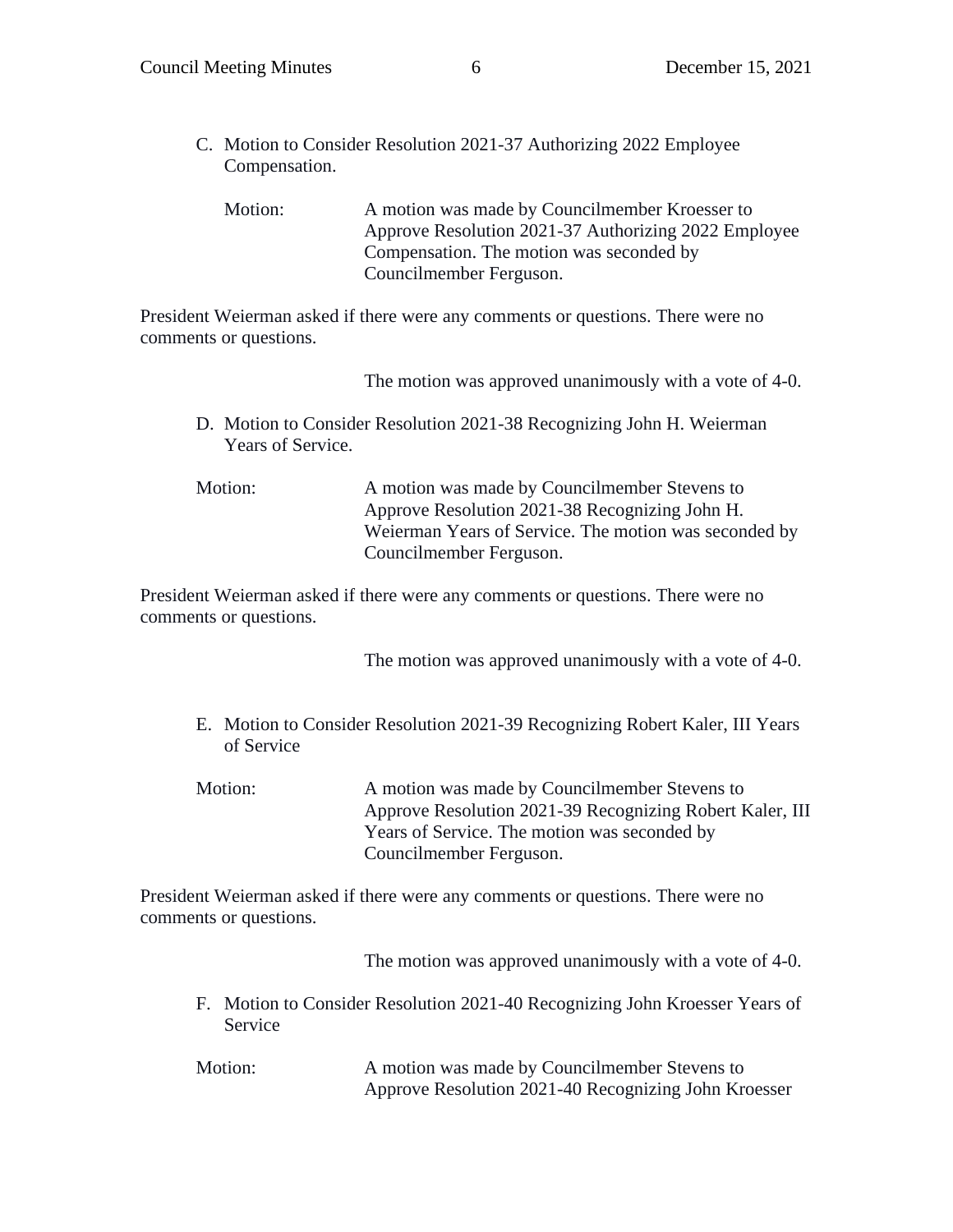Years of Service. The motion was seconded by Councilmember Ferguson.

President Weierman asked if there were any comments or questions. There were no comments or questions.

The motion was approved unanimously with a vote of 4-0.

- G. Motion to Consider Resolution 2021-41 Recognizing Nancy DeFinis Years of Service
- Motion: A motion was made by Councilmember Stevens to Approve Resolution 2021-40 Recognizing Nancy DeFinis Years of Service. The motion was seconded by Councilmember Ferguson.

President Weierman asked if there were any comments or questions. There were no comments or questions.

The motion was approved unanimously with a vote of 4-0.

- H. Motion to Consider Resolution 2021-42 Recognizing Sal DiLisio Jr. Years of Service
- Motion: A motion was made by Councilmember Stevens to Approve Resolution 2021-42 Recognizing Sal DiLisio Jr. Years of Service. The motion was seconded by Councilmember Ferguson.

President Weierman asked if there were any comments or questions. There were no comments or questions.

The motion was approved unanimously with a vote of 4-0.

- I. Motion to Consider Resolution 2021-43 Recognizing Michael J. DeFinis Years of Service
- Motion: A motion was made by Councilmember Stevens to Approve Resolution 2021-43 Recognizing Michael J. DeFinis Years of Service. The motion was seconded by Councilmember Ferguson.

President Weierman asked if there were any comments or questions. There were no comments or questions.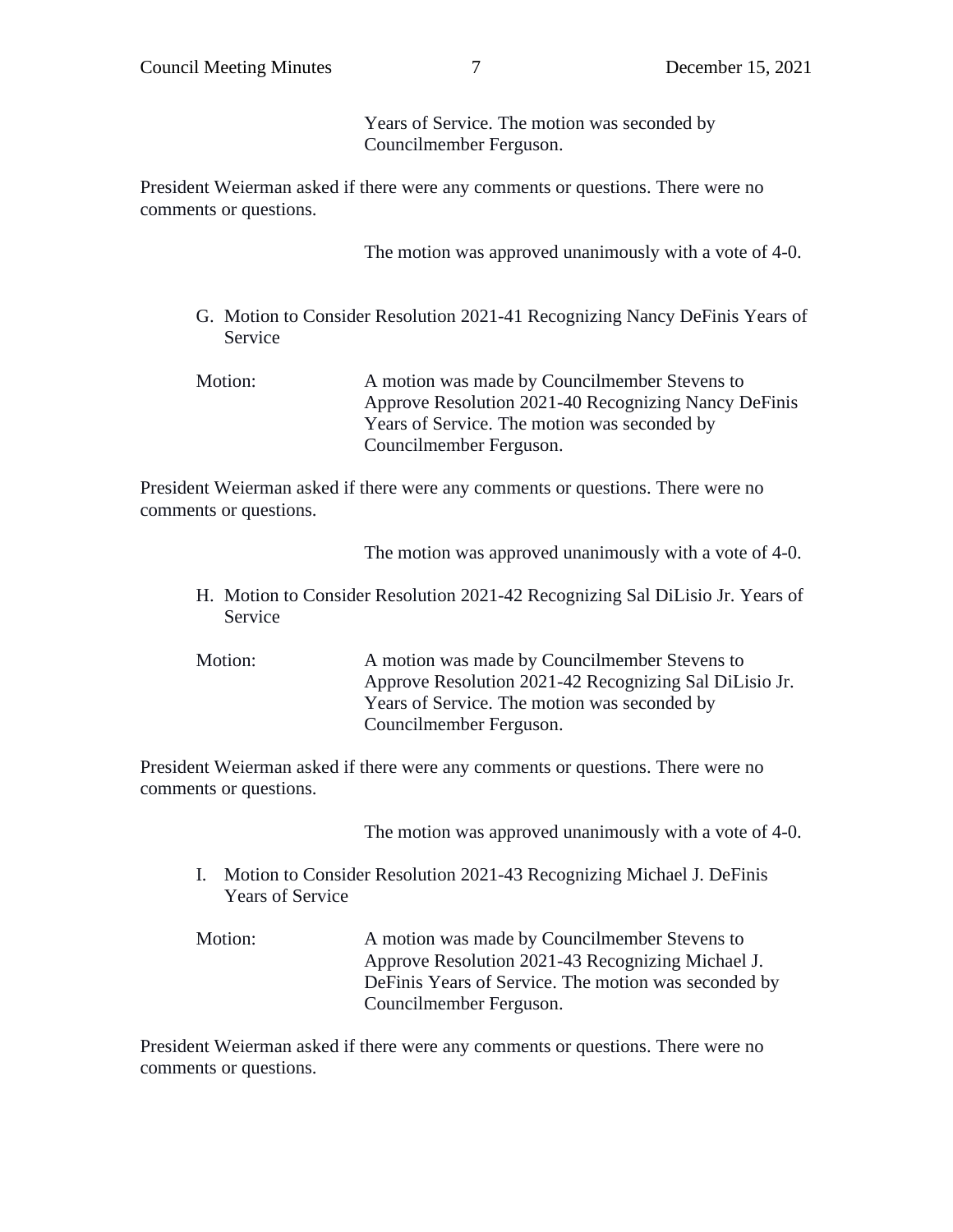The motion was approved unanimously with a vote of 4-0.

- J. Motion to Consider Resolution 2021-44 Appointing Jaime E. Snyder, Interim Borough Manager
- Motion: A motion was made by Councilmember Kroesser to Approve Resolution 2021-44 Appointing Jaime E. Snyder, Interim Borough Manager. The motion was seconded by Councilmember Ferguson.

President Weierman asked if there were any comments or questions. There were no comments or questions.

The motion was approved unanimously with a vote of 4-0.

- K. Motion to Consider Resolution 2021-45 Approving the Forth Amendment to the Police Protection Agreement
- Motion: A motion was made by Councilmember Kroesser to Approve Resolution 2021-45 Approving the Fourth Amendment to the Police Protection Agreement. The motion was seconded by Councilmember Ferguson.

President Weierman asked if there were any comments or questions. There were no comments or questions.

The motion was approved unanimously with a vote of 4-0.

- L. Motion to Consider Resolution 2021-46 Naming the Hatfield Museum and History Society at the 2021 Citizen of the Year
- Motion: A motion was made by Councilmember Kroesser to Approve Resolution 2021-46 Approving Resolution 2021- 46 Naming Hatfield Museum and History Society as the 2021 Citizen of the Year. The motion was seconded by Councilmember Ferguson.

President Weierman asked if there were any comments or questions. There were no comments or questions.

The motion was approved unanimously with a vote of 4-0.

M. Motion to Consider the E. Lincoln Avenue Bridge Replacement Payment Application No. 5 in the Amount of \$162,638.09 (one hundred sixty-two thousand six hundred thirty-eight dollars and nine cents) to AJ Jurich, Inc.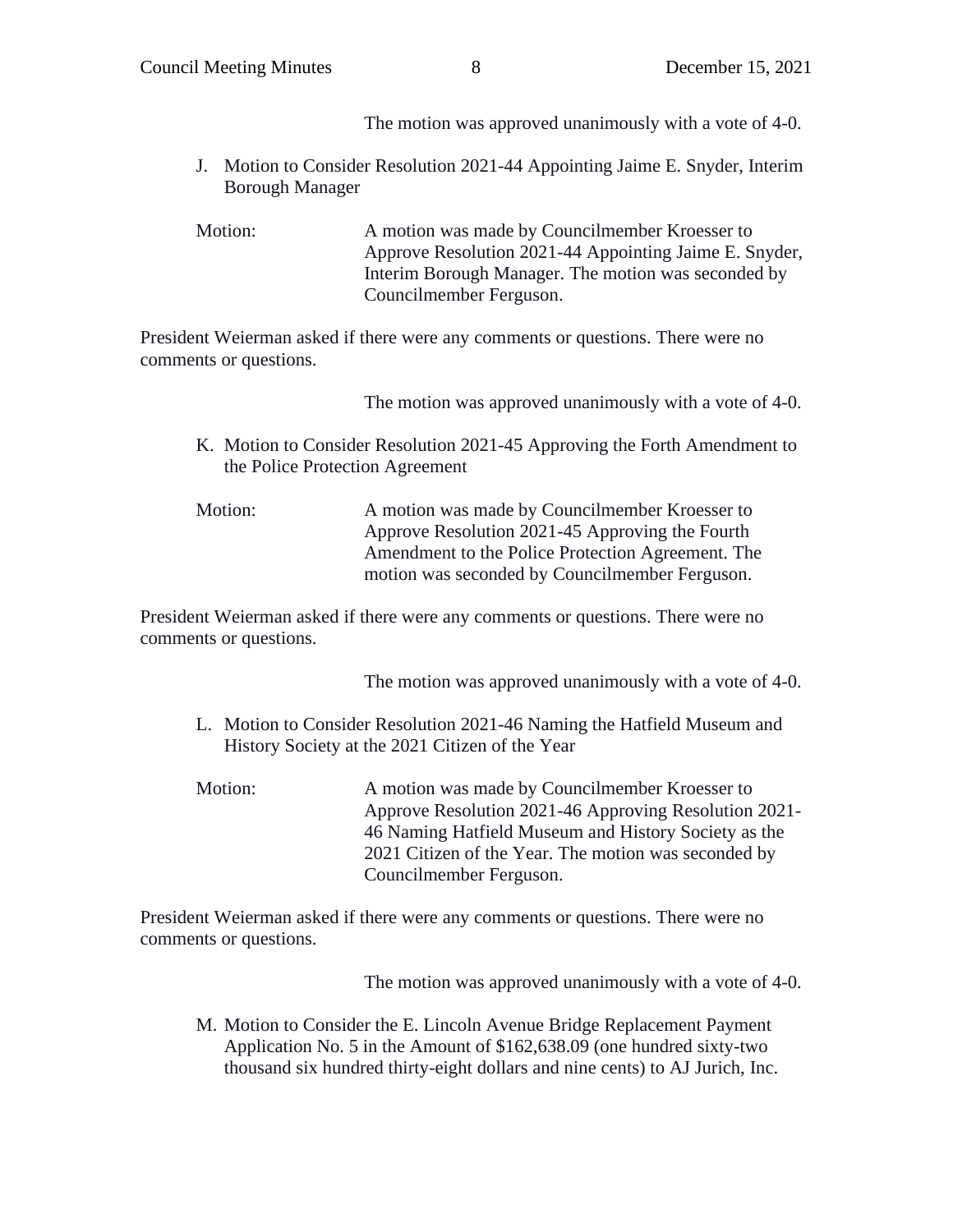Motion: A motion was made by Councilmember Kroesser to Approve the E. Lincoln Avenue Bridge Replacement Payment Application No. 5 in the Amount of \$162,638.09 (one hundred sixty-two thousand six hundred thirty-eight dollars and nine cents) to AJ Jurich, Inc. The motion was seconded by Councilmember Stevens.

President Weierman asked if there were any comments or questions. There were no comments or questions.

The motion was approved unanimously with a vote of 4-0.

- N. Motion to Consider Resolution 2021-47 Transfer of Funds for the E. Lincoln Avenue Bridge Project in the Amount of \$162,638.09 (one hundred sixty-two thousand six hundred thirty-eight dollars and nine cents) to AJ Jurich, Inc.
- Motion: A motion was made by Councilmember Kroesser to Approve Resolution 2021-47 Transfer of Funds for the E. Lincoln Avenue Bridge Project in the Amount of \$162,638.09 (one hundred sixty-two thousand six hundred thirty-eight dollars and nine cents) to AJ Jurich, Inc. The motion was seconded by Councilmember Stevens.

President Weierman asked if there were any comments or questions. There were no comments or questions.

The motion was approved unanimously with a vote of 4-0.

- O. Motion to Consider Appointing John Kroesser to a Four-Year Planning Commission Term Expiring December 31, 2025
- Motion: A motion was made by Councilmember Ferguson to Appoint John Kroesser to a Four-Year Planning Commission Term Expiring December 31, 2025. The motion was seconded by Councilmember Stevens.

President Weierman asked if there were any comments or questions. There were no comments or questions.

> The motion was approved with a vote of 3-0-1. Councilmember Kroesser abstained from vote.

P. Motion to Consider Paul Mullin (current alternate) to the Zoning Hearing Board as a member of the Board for Term Expiring December 31, 2025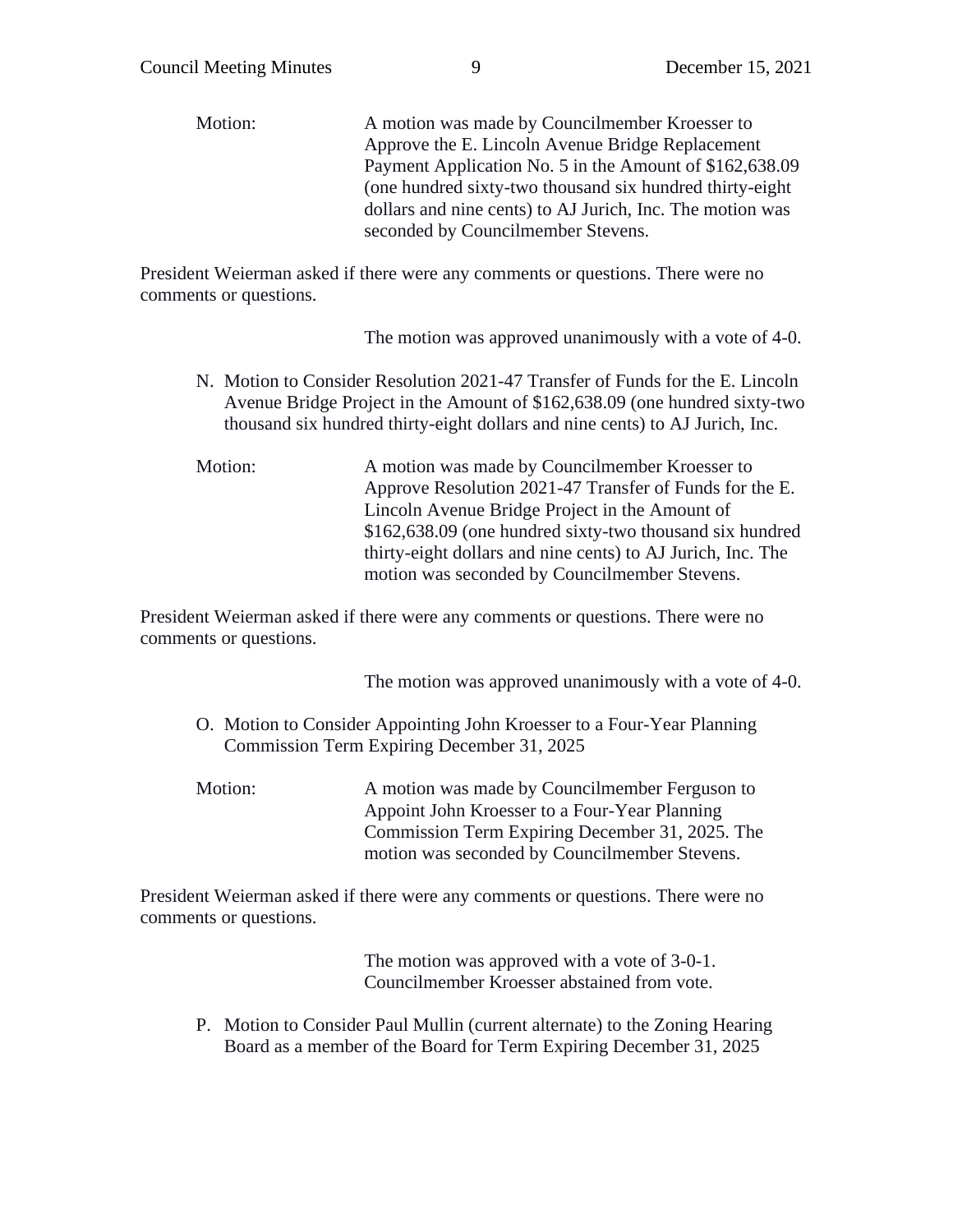Motion: A motion was made by Councilmember Kroesser to Appoint Paul Mullin (current alternate) to the Zoning Hearing Board as a member of the Board for Term Expiring December 31, 2025. The motion was seconded by Councilmember Ferguson.

President Weierman asked if there were any comments or questions. There were no comments or questions.

The motion was approved unanimously with a vote of 4-0.

- Q. Motion to Consider Appointing Dan Ruch (prior ZHB Member) to the Zoning Hearing Board, Alternate Position, to fill the Vacancy Created by Paul Mullins Appointment for the Term Expiring December 31, 2022
- Motion: A motion was made by Councilmember Kroesser to Appoint Dan Ruch (prior ZHB Member) to the Zoning Hearing Board, Alternate Position, to fill the Vacancy Created by Paul Mullins Appointment for the Term Expiring December 31, 2022. The motion was seconded by Councilmember Stevens.

President Weierman asked if there were any comments or questions. There were no comments or questions.

The motion was approved unanimously with a vote of 4-0.

- R. Motion to Consider Appointing John Pedrazzani to the Zoning Hearing Board for the Term Expiring December 31, 2025.
- Motion: A motion was made by Councilmember Kroesser to Appoint John Pedrazzani to the Zoning Hearing Board for the Term Expiring December 31, 2025. The motion was seconded by Councilmember Stevens.

President Weierman asked if there were any comments or questions. There were no comments or questions.

The motion was approved unanimously with a vote of 4-0.

- S. Motion to Consider Appointing \_\_\_\_\_\_\_\_\_ to the Borough Council Vacancy.
- Motion: A motion was made by Councilmember Kroesser to Appoint Michelle Kroesser to the Borough Council Vacancy. Which was then seconded by Councilmember Stevens.